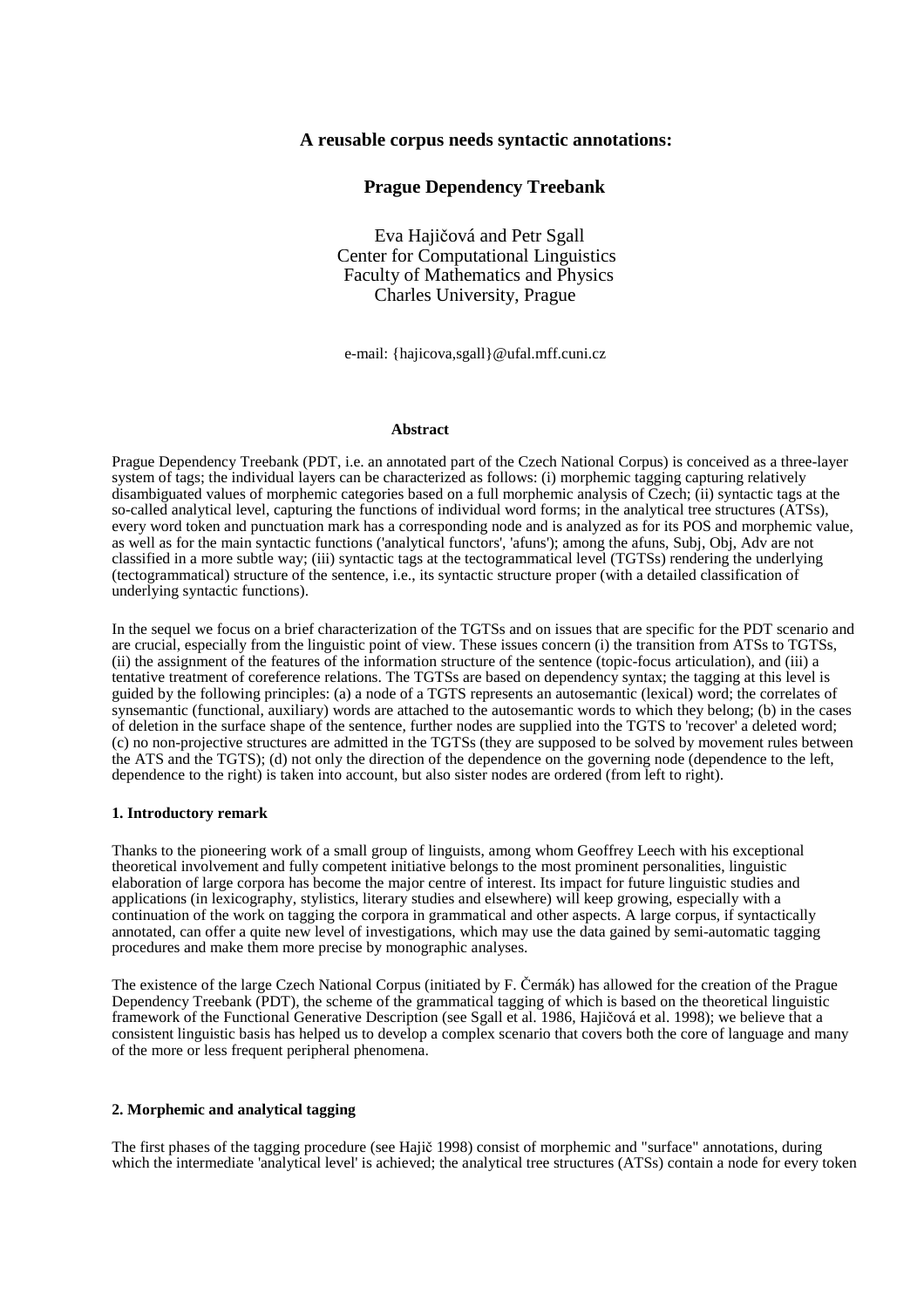of a word, and even of a punctuation mark, as is often the case in tagging procedures.

Before we come to a characterization of the ATSs, let us devote a few words to the morphemic level, at which each word-form and punctuation mark in the text is assigned the attributes 'word-form', 'lemma' and 'tag'. Tagging is manual with the aid of the full-screen programme sgd working in the environment of Linux (which, however, can be carried on through the mediation of some remote means, e.g. from DOS). Both the entry and the output data for the programme sgd are in the format SGML according to DTD csts. As regards the volume, the aim is to attain, in cooperation with the FI MU Brno, no less than 1 million of annotated word-forms. The programme sgd requires a preliminary morphological treatment of the text, i.e., each word-form from from it is supposed to be accompanied by a list of all possible lemmas and of their (possible) morphological categories. This assignment is done automatically on the basis of an electronic dictionary (at present the vocabulary covers some 98-99% of current newspaper or magazine texts, including names). The remaining word-forms are handled by manual tagging. Typing errors are registered and corrected. In addition to this manual POS tagging, a fully automatic procedure was designed using stochastic modelling, which has been applied to the whole Czech National Corpus; this procedure works with. Due to the rich and complex inflectional morphemics of Czech (with seven morphemic cases and tens of paradigms of declension and conjugation), the number of tags is very high: the procedure works with almost 4000 combinations of morphological values, and its the error rate is about 5%. New procedures are being developed to lower this rate (using combinations of different stochastic and rule-based methods); for more details see Hajič and Hladká (1997).

A certain approach to surface syntax has been specified in the ATSs, i.e. in structural trees the nodes of which are marked with 12 attributes each (see Hajič 1998; Bémová et al. 1997); among them, the attribute 'afun' ('analytical functor') indicates the kind of dependency of the given node on its governing (head) node. For technical reasons, we work with an added root of the tree, on which the main verb of the sentence depends (with 'afun' "pred"), and we use special devices for coordination and apposition constructions, as well as for "distant" dependency (in certain cases in which a deleted head word occurs in the sentence structure), compound (improper) prepositions and conjunctions parenthetic collocations, etc. An ATS contains nodes for all word-forms of the sentence, as well as for all symbols of punctuation.

Among issues that present difficulties for a "surface-syntactic" analysis, there are first of all those concerning the notion of Object. We do not distinguish, in the ATSs, between 'Direct', 'Indirect' and 'Second' Object, and we label as Obj also an infinitive connected with (dependent on) a predicate. Only at the subsequent stage of tagging, in the TGTSs (see Section 3 below) these syntactically different cases are distinguished. Also with adverbials only a sigle 'afun' "Adv" is used in the ATSs, a detailed classification being reserved for the tectogrammatical tagging. Similarly, the analytical representation of numerical expressions (with which a specific function of the Genitive Case problems gets involved in Czech) does not correspond to the actual syntactic patterning (cf. sentences such as *P*ě*t žen tam už sed*ě*lo*  'Five women were already sitting there', in which the verb form *sed*ě*lo* has Neuter gender, agreeing with the numeral *p*ě*t*, rather than with the Feminine noun *žen*, which occurs here in the Genitive case, similarly as in e.g. *vlastnosti žen*  'features of women', where the Genitive clearly functions as an adjunct).

The classification of function words is relatively detailed in the ATSs, comprising, e.g., Pred, Sb, Obj, Adv, Atv (Predicate Complement, e.g. in *Našli ho spícího* 'They found him asleep'), Atr (Adjunct dependent on a noun), Pnom (Predicate Nominal with copula), AuxV auxiliary verb, Coord (Coordinating conjunction), AuxT (Reflexive particle with a 'reflexivum tantum' verb, e.g. *divit se* 'to wonder'), AuxR (Reflexive particle in a 'passive' (General Actor) construction, such as *To se dá dob*ř*e pochopit* 'One can easily understand this), AuxP (a primary preposition or a part of a secondary preposition), AuxC (a subordinating conjunction), AuxX (a comma not serving as a coordinating conj.). The annotators have also the option to indicate alternative analyses in certain cases of different possible sentence patterns without a semantic difference, e.g. AtrAtr for an adjunct of any of several preceding nouns, AtrAdv for a structural ambiguity between adverbial and adnominal dependency, or AtrObj for an ambiguity between object and adnominal adjunct without a semantic difference.

## **3. Dependency as the core of tectogrammatical syntax**

#### **3.1. Basic properties of tectogrammatics**

A tectogrammatical sentence representation may differ from the corresponding ATS since some nodes (those corresponding to function words and punctuation marks) can be eliminated and some added (representing items deleted in the outer form of the sentence, although present in its underlying structure). Up to now, a sample of about 1000 sentences has been tagged on this level in PDT.

Dependency trees are present both in ATSs and on the level of TRs. However, in the TRs only the nodes corresponding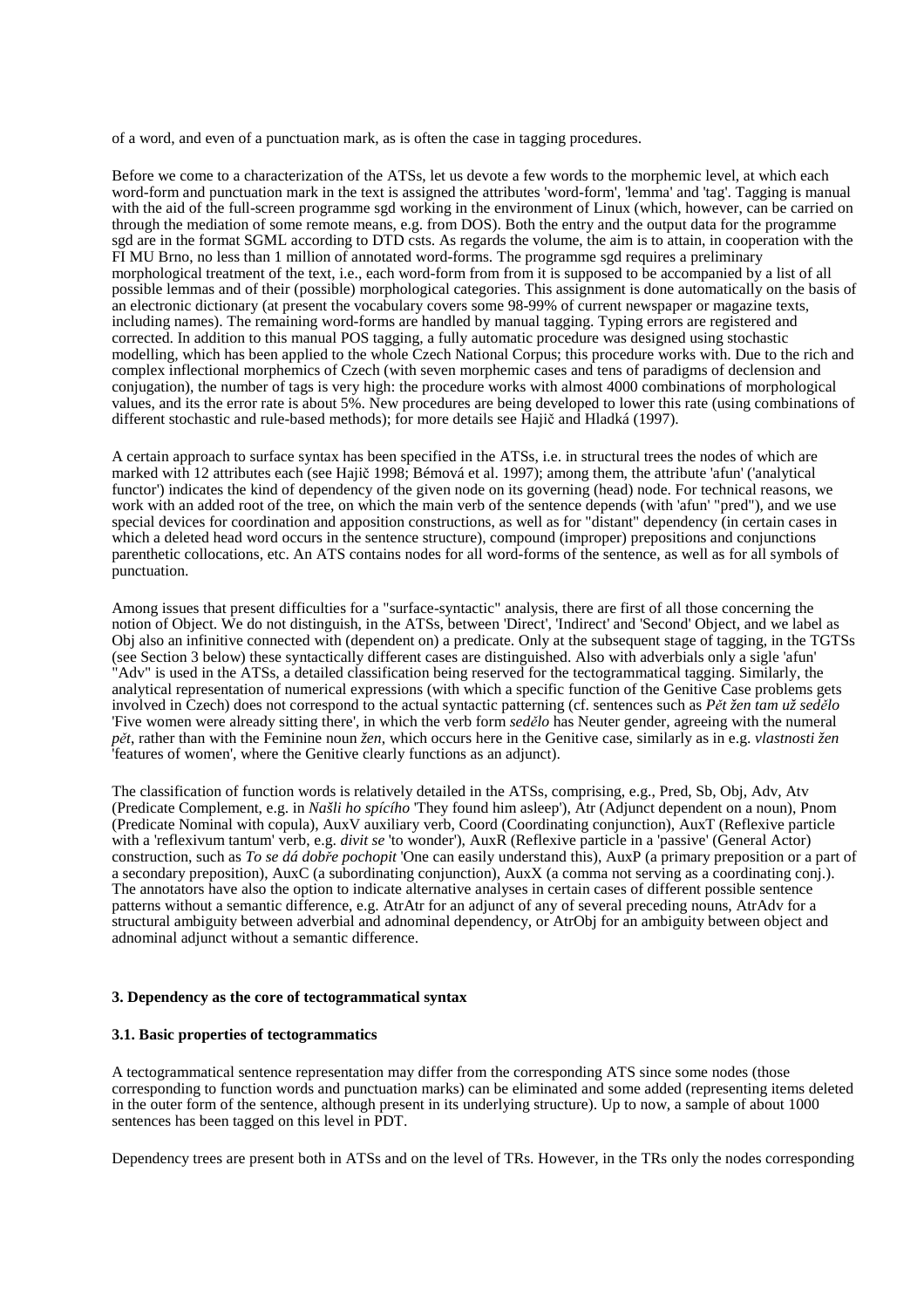to lexical (autosemantic) units; function words (or, more exactly, their functions) are represented by indices of the lexical labels, i.e. by syntactic functors and by grammatemes (which mark values of tense, aspect, modalities, number, and of other grammatical categories).

While in ATSs syntactic relations are classified without many subtle differences, such as those between types of objects or of adverbials, the tectogrammatical tree structures (TGTSs) are underlying structures (basically appropriate to serve as input to semantic interpretation, see Sgall et al. 1986; Sgall 1992) and distinguish at least about 40 kinds of syntactic relations (classified in the valency grids included in the lexical entries of the head words as arguments or adjuncts, and obligatory or optional, see Panevová 1974; 1998; a detailed set of instructions for the transition from ATSs to TGTSs can be found in Hajičová et al. 2001). One significant aspect of the TGTSs is their topic-focus articulation with a scale of underlying word order; this aspect is discussed in Section 4 below. Let us just remark here for the sake of illustration that e.g. an adjective prototypically follows its head in a TGTS, even if preceding it on the surface, i.e. in the word order of the morphemic representation (a string without parentheses), cf. *malý* 'small' in (1); see Sgall (1967), Hajičová (1984; 1993).

For technical reasons, in tagging we use nodes for coordinating conjunctions (as heads of the coordinated items), although this does not exactly correspond to the theoretical specification of the tectogrammatical level (a formal treatment of which, including all combinations of dependency and coordination and based on the detailed specification of the linguistic approach in Sgall et al. 1986, was presented by Petkevič 1995). Therefore we distinguish between tectogrammatical representations proper and Tectogrammatical Tree Structures (TGTSs), see Hajičová (1998); cf. Fig. 1, i.e. a (highly simplified) underlying tree for ex. (1).



(1) Marie a Jan, kteří mají malého syna, žijí v Lomnici. Mary and John, who have small son, live in Lomnice

> Fig. 1. A highly simplified TGTS of (1), with functors attached to dependent nodes (Conjunction, Actor/Bearer, Patient, Descriptive adjunct, Co for the Coordinated items).

Every node of a TGTS represents an autosemantic (lexical) word; the correlates of synsemantic (functional, auxiliary) words are attached to the autosemantic words to which they belong either as syntactic functors or as values of 'grammatemes' (i.e. of morphological categories); the latter have been left out in Fig. 1, but in part are mentioned in Section 3.2 below. In the cases of deletion in the surface shape of the sentence, further nodes are supplied into the TGTS to 'recover' a deleted word (e.g. weak pronouns in Subject position - Czech is a pro-drop language - or in coordination constructions such as č*ervený* (*inkoust*) *a modrý inkoust* 'red (ink) and black ink'.

## **3.2. Linearized underlying representations**

The TGTSs can be unambiguously linearized; e.g. the primary TGTS of (1) can be written as (1'), with each dependent item closed into parentheses; the subscripts (at the parenthesis oriented to the head word) indicate functors:

(1') ((Marie Jan)<sub>Conj</sub> (<sub>Descr</sub> (který.Plur)<sub>Actor</sub> mít (<sub>Obj</sub> syn.Plur (<sub>Restr</sub> malý)))) žít (<sub>Loc.in</sub>

Lomnice)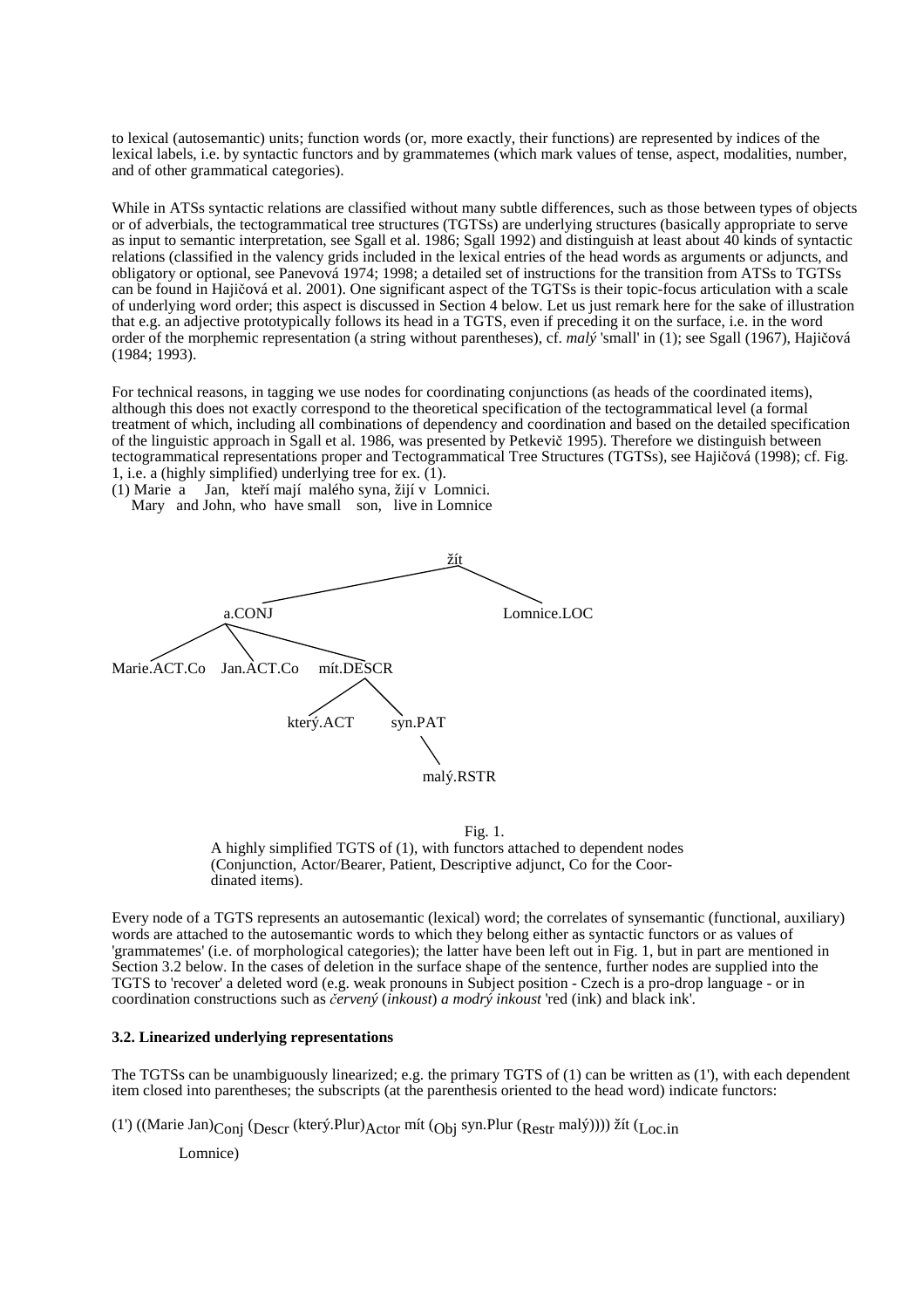Unmarked grammatemes (Sing, Pres, Declar, etc.) are not written here.

A sentence occurring in PDT can serve as a further example:

- (2) Iniciátoři dosud nesehnali potřebných třicet podpisů poslanců. Initiators hitherto have-not-gathered necessary thirty signatures of-MPs
- (2') ((Iniciátor.Plur ( $p_{at}$  on)) $Act$  (dosud) $Temp.$ on (Neg) $Rhem$  sehnat.Pret ( $p_{at}$  podpis.Plur ( $A$ <sub>ppurt</sub> poslanec.Plur) (Restr třicet) (Desc potřebných))

Note that such a deverbal noun as *iniciátor* has an obligatory Patient. With cases of coreference (anaphora) the data on the antecedent are registered in the label of the coreferential node (see Sect. 3.3 (ii)(c) below).

## **3.3. The automatic part of the transduction to TGTSs:**

A part of the transduction from ATSs to TGTSs can be formulated as general steps, carried out automatically (see Hajičová 1998, Böhmová et al. 1999):

(i) The ATSs constitute the input of an automatic 'pre-processing' module, during which the tree structures are pruned, i.e. the nodes that are marked as auxiliary items in the ATSs get deleted, without losing any important pieces of information these auxiliary items carry. Most of the complex morphemic forms are put together (being placed in the position of the 'highest' of their parts), and the information they convey is added in the form of indices (esp. grammatemes) of the TGTS complex tags. This concerns the values of morphological categories such as tense (Preterite, Future), verbal modality (Conditional), deontic modality (with *musí* 'must', *m*ů*že* 'can, may' and other modal verbs), diathesis, etc. and aspect, or gender and number with nouns, and degrees of comparison with adjectives and adverbs; they get their values on the basis of their morphemic tags (some asymmetries between forms and their respective functions are solved later, during the manual procedure). The grammateme of sentential modality (with the values ENUNC, INTERR, IMPER, DESID) is specified automatically with all heads of main clauses on the basis of the node standing for the final sentence boundary and of other data (esp. particles) present in the ATS. Also certain syntactic functions are handled by this procedure:

(a) the analytical function Subject with an active verb is converted into the tectogrammatical functor ACT (Actor/Bearer);

(b) the analytical function AuxR, denoting the particle of reflexive passive is converted into a node with the lexical value General and the fuctor ACT.

(ii) Another automatic module is being prepared, which will serve after the 'manual' handling of TGTSs (see Section 3.4 below), adding information that can be 'retrieved' automatically in the preliminary version of TGTSs:

(a) the gender and number values are cancelled with word tokens with which they only indicate agreement (adjectives in most positions, certain pronouns, numerals, etc.); thus, an adjective retains its gender value only if this value is not determined by that of a noun (e.g. in *Jen nejlepší budou vybrání* 'Only the best.Plur.Anim will be chosen');

(b) the sentence modality value with 'content' clauses (indirect speech and similar cases) is added into the respective grammateme of the head verbs of these clauses in accordance with the conjunction present, e.g. ENUNC (*že*), IMPER (*a*ť*, nech*ť*, aby*), INTER (*zda* and other interrogative words);

(c) certain additions are carried out which can be specified in this phase of the procedure, e.g.:

(c1) the lemma of the node carrying the functor value ACT is assigned to the grammateme COREF of an occurrence of *se* '-self' that has not yet been treated (i.e. the PAT of an active verb in the prototypical case);

(c2) the remaining nodes without lemmas (in coordinated constructions or in apposition) are assigned the lemmas of their counterparts in the given construction; e.g. in (3)

the node correspnding to the deleted second occurrence of the verb (which has been added "by hand" as governing both *Karel*.ACT and *Milenu*.PAT) gets a lemma identical to that of the lefthand coordinated item;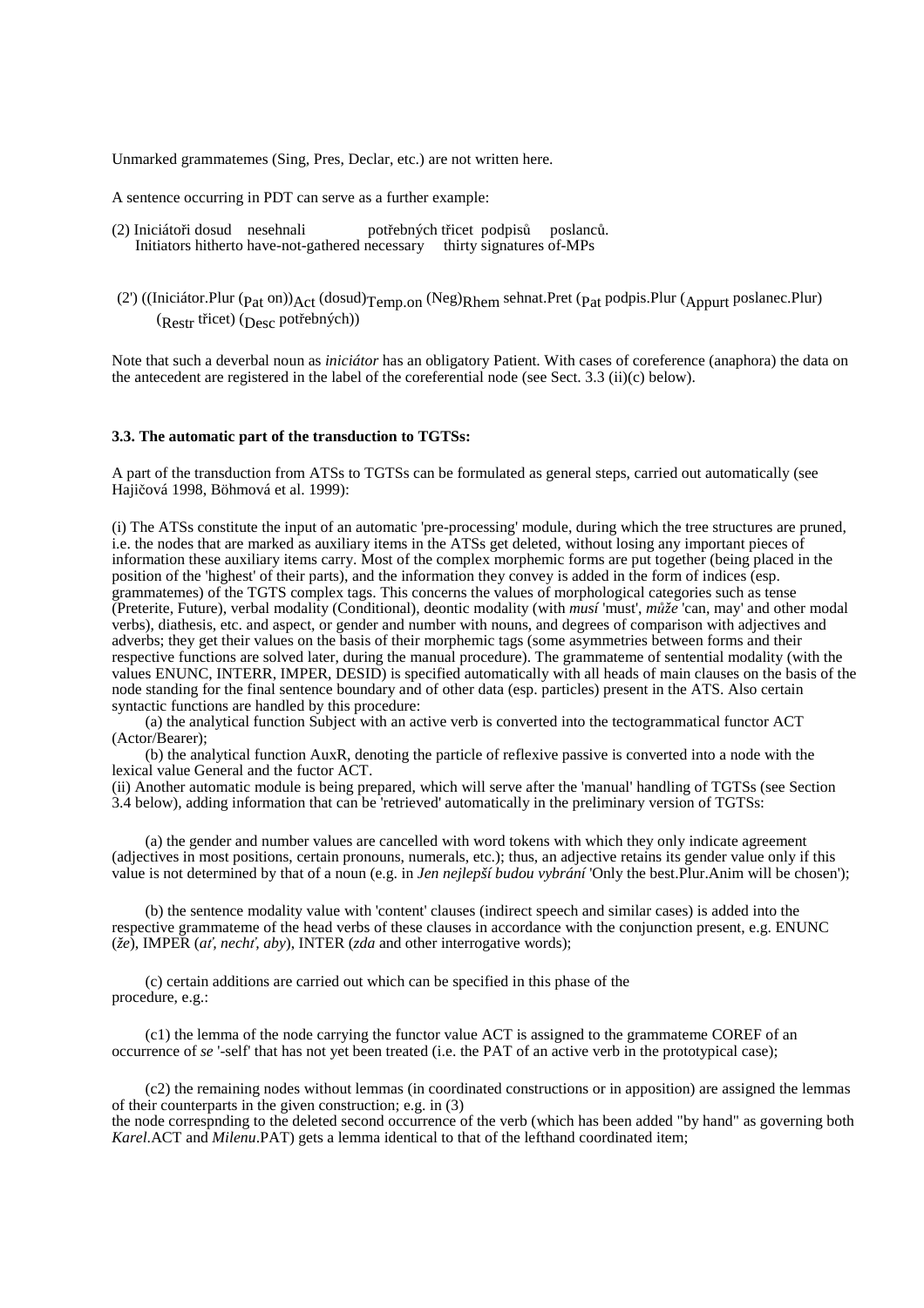## (3) *Jirka pozval Marii a Karel Milenu*.

Jirka invited Mary and Karel Milena

(c3) the secondary values of syntactic grammatemes (cf. Section 5 below) are added in those cases in which a preposition allows for a reliable choice: ACCOMPANIMENT.WITHOUT (*bez* 'without')*,* BENEFACTIVE.NEG (*proti*  'against'), DIR3.IN (*do* 'into')*,* etc.;

(c4) the remaining nodes corresponding to commas, dashes, quotes, etc. are deleted.

In the next stages, the automatic procedure is supposed to be enriched in various respects, to cover at least the most regular phenomena of subdomains such as:

word derivation (up to now only the deverbal adjectives, possessive adjectives and pronouns, and adverbs derived from adjectives are handled on the basis of the lemmas of the source words),

certain elementary ingredients of the build-up of the lexicon, which should contain several kinds of grammatical data especially including the valency frames or grids),

the development of the degrees of activation of the 'stock of shared knowledge' (see Hajičová 1993) as far as derivable from the use of nouns in subsequent utterances in a discourse.

## **3.4. The intellectual part of underlying tagging**

The following operations can only be performed intellectually, before further analysis helps to find reliable criteria to identify specific contexts in which secondary functions occur:

(i) The analytical functions (such as Subject, Object, Adverbial, Attribute), expressed by case endings, subordinating conjunctions and prepositions, are changed into corresponding functors; e.g. Dative with the ATS value 'object' primarily yields ADDRESSEE, with an adverbial it yields BENEFACTIVE, Cz. *aby* 'for' or *na* 'to' yields Objective with ATS objects and AIM or LOC, respectively, with adverbials. The syntactic grammatemes accompanying LOC (corresponding to the primary functions of prepositions such as *v* 'in', *na* 'on', *pod* 'under', *mezi* 'between', and so on) are left for further treatment (the original preposition is retained as the value of a specific attribute in the complex symbol of the noun; cf. Section 3.3 (ii)(c) above as for the subsequent automatic step). The assignment of syntactic grammatemes is limited to those cases in which their values are the prototypical functions of the corresponding morphemic means, such as the prepositions mentioned above; peripheral cases (as well as certain other issues, esp. those mentioned in section (iv) below) are accounted for only in a smaller part of PDT, in the 'model collection'.

(ii) Nodes for the deleted items are 'restored' either as pronouns (including specific symbols for a 'General Participant', for a 'Controllee' and for an 'Empty Verb' (with the non-verbal heads of sentences that are neither Vocatives, nor such pure denominations as nominal headings) or the attribute 'lemma' is left vacant for further treatment (e.g. in coordinations, see Section 3.3 (ii) (c2) above).

(iii) The topic-focus articulation of the sentence is accounted for by means of three values of the corresponding attribute, namely F for 'focus' (more exactly: contextually non-bound), T for non-contrastive (part of) topic (contextually bound) and C for 'contrastive (part of) topic; this part of the annotations is discussed in more detail in section 4 below.

(iv) With possessive adjectives and pronouns dependent on nouns, the number and gender values of their bases are taken as the values of their respective grammatemes:

*jeho* 'his' gets the values SING, ANIMATE (or INANIMATE or NEUTER*,* according to the context, i.e. to the gender of the antecedent,

*její* 'her' gets SING, FEMININE*, jejich* gets PLUR and the appropriate gender, *m*ů*j* 'my' gets SING and either ANIM or FEM, *mat*č*in* 'mother's' gets SING, FEM, and so on.

The annotators use a specially designed 'user-friendly' software that enables them to work directly with diagrammatic shapes of trees.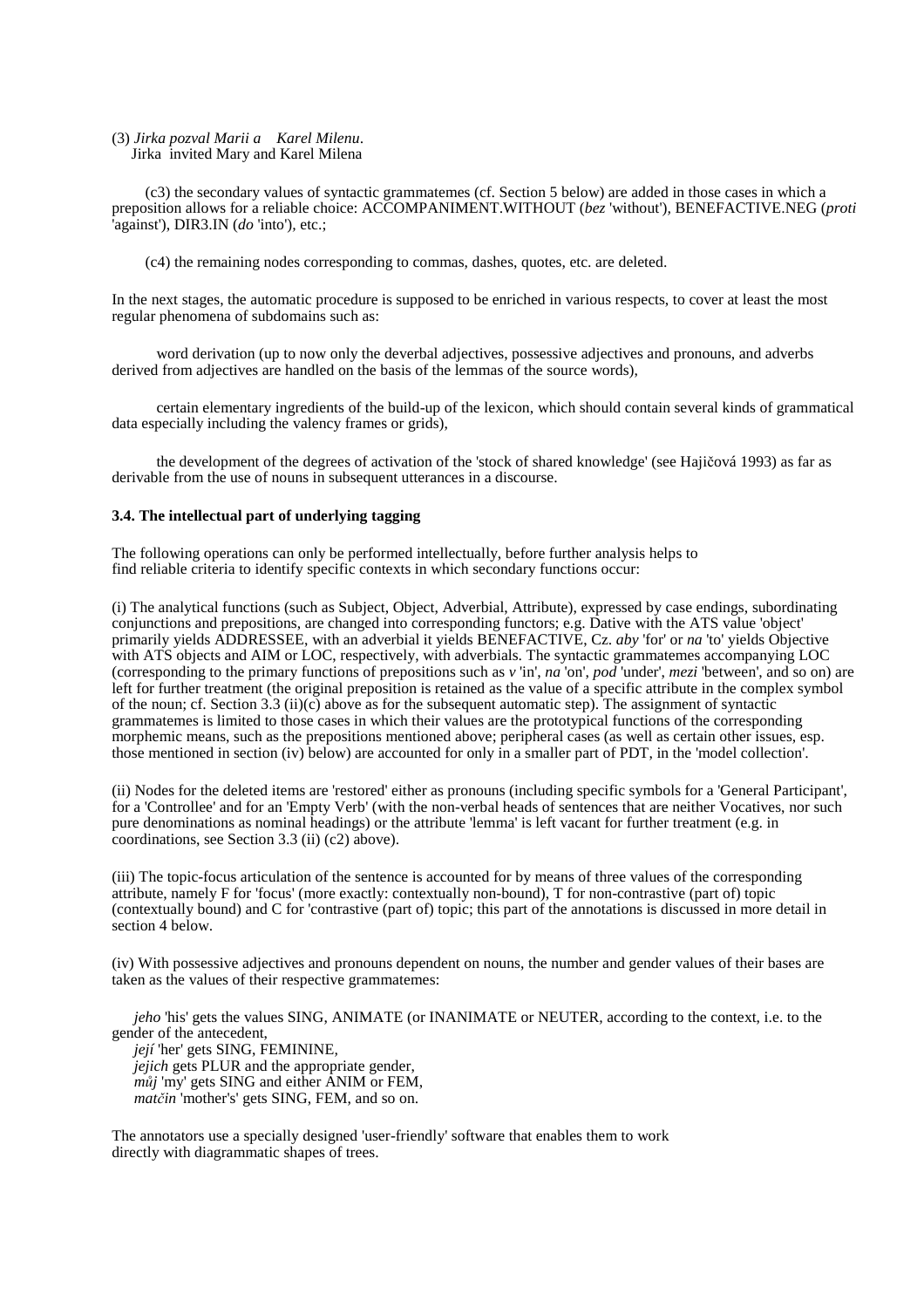#### **4. Topic-Focus articulation**

Topic-focus articulation (TFA) is treated after the structure of TGTSs has been built; however, when making the decisions about the values of the attribute of TFA, in certain cases the surface shape of the sentence and its ATS (which is hidden on the screen, but always accessible for the annotators) has to be taken into account.

The principles of the description of TFA in PDT, which is seen as based on the 'aboutness' relation (Focus being asserted to hold about Topic in a positive declarative sentence), are as follows (cf. Sgall et al. 1986, Hajičová et al. 1998):

(a) the label of every node of a TGTS has an index concerning the contextual boundness of the given word token: F (contextually non-bound, primarily in Focus), T (contextually bound, primarily in Topic), or C (contrastive (part of) Topic); in the underlying word order, every node assigned F follows its head node and every node assigned T or C precedes its head (exceptions are listed in point (i)(e) below);

(b) not only the just mentioned orientation of the dependence on the governing node (dependence to the left with T or C, dependence to the right with F) is taken into account, but also sister nodes are ordered (from left to right); (c) no non-projective structures are admitted in the TGTSs (they are supposed to be solved by movement rules between the ATS and the TGTS); as for the tagging of non-projective ATSs, see section (ii) below. The automatic preprocessing procedure, preceding the manual tagging, assigns  $\vec{F}$  to every node; this value is changed manually into T or C if necessary, according to the instructions below. If the verb has a complex form in the ATS, then in the TGTS its node is typically placed in the position that in the ATS is occupied by the lexical, rather than by the auxiliary, verb (i.e. the position of the infinitive or the participle is decisive).

Further general rules for the transduction to TGTSs:

(i) (a) every node that depends on the verb from the left in the ATS is assigned T, as a rule; the value F remains only where it can be clearly recognized that "new information" or a new relation is involved; sentential stress would be placed there in the spoken form of the sentence (falling pitch, intonation centre), e.g. *TÁTA p*ř*išel* 'FATHER came'; in the written Czech texts (especially in the intellectualized, technical ones, although not e.g. in written representations of speech), the rightmost position gets F quite regularly;

the value C is asigned to the contrastive part of the topic (which expresses an element taken from a set of alternatives; often this concerns sentences in which the verb is preceded by a part different from its Actor), e.g.: *Jedin*ě *s úsp*ě*šnými vzory*.C *se m*ů*žeme pom*ěř*ovat*. Lit. 'Only with successful models.C (we) can compare ourselves'; *Jirkovi*.C *to Martin nedal*. Lit. 'To George it Martin did-not-give'; *Janu*.C *Marie nevid*ě*la*. Lit. 'Jane(Acc.) Mary(Nom.) did-not-see';

(b) in the prototypical case, a node that depends on the verb from the right and occupies the rightmost position in an ATS, gets the value F;

(c) any verb and what is between it and the rightmost position (see (b) above) gets, in principle, F (this also concerns semantically "poor" verbs, such as *být* 'be', *mít* 'have', č*init* 'do' etc.); if the node represents a unit repeated (not necessarily verbatim) from the preceding text (within the sentence as well as from previous context), it obtains T;

(d) the nodes that are more deeply dependent (such as an attribute, etc.) are, as a rule, assigned F (for exceptions, see (c) above, on repeated units);

(e) as a rule it holds, in the TGTSs, that every node having T or C depends on the left from its head node, and every node having F depends on the right from its head, with the following exceptions:

a focus sensitive particle with F precedes its head node if the latter has  $F$  (see (iii)(k) below);

a 'proxy focus' has T, but is placed to the right of its head in the TGTS, see (ii)(b) below; another case in which an item with T follows its head is mentioned in  $(iii)(g)$ ;

the node of a coordinating conjunction is not assigned any value in its attribute TFA, i.e. it is assigned NIL by the automatic preprocessing; the preprocessing inserts F as the TFA values of all the other nodes, which then are changed to T or C, in accordance with the instructions specified here.

(ii) The treatment of structures that are non-projective at the analytical level (i.e. of structures containing discontinuous subtrees):

(a) the node occurring at the leftmost position of a non-projective construction in an ATS will be assigned the symbol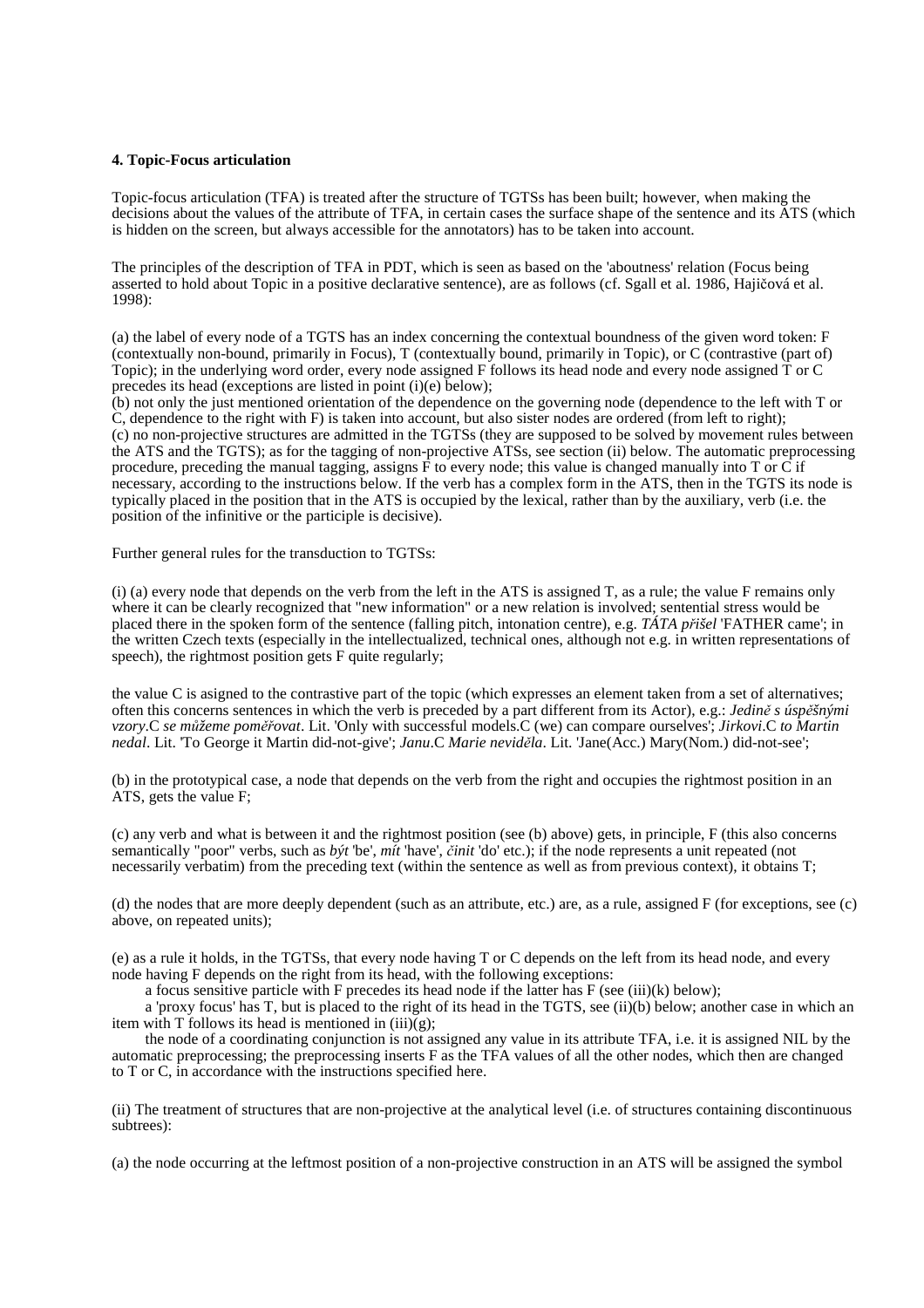C(ontrast) instead of T (for exceptions, see point (c) below), that is to say, its contrastive use is assumed; this node is placed in the projectively leftmost position (all nodes that depend on it follow and obtain T or F according to the rules concerning the remaining nodes); clitics will also be placed in a projective way, yet they obtain index T (rather than C); typical examples are (4) and (5):

- (4) K jásotu.C není nejmenší důvod. For jubilation (there) is-not the-slightest reason'
- (5) Jirka ti ho dnes nezačne číst. George you.Dat it.Accus today will-not-start to-read 'George will not start to read it to you today.'

A contrastive node depending to the left gets C, even if it is not in a non-projective position, e.g.: *Jeho*.C *jsem neznal; ji*.C *jsem poznal hned.* 'Him I didn't know; as for her, I recognized her at once'.

(b) If the first F node is deeply embedded (i.e. it does not depend directly on the verb) and follows the verb, its governing node (having the index T), a 'proxy focus' in the sense of Hajičová et al. (1998), is placed (as an exception) to the right of its own governing node; an example is (6), which may serve as an answer to *Kterého u*č*itele potkal Pavel?* 'Which teacher did Paul meet?':

(6) Pavel.T potkal.T učitele.T angličtiny.F.<br>Paul met the-teacher of-English the-teacher of-English

(c) the node n placed in a non-projective position to the left of its head node is usually assigned C, but it may get T if it is not placed at the beginning of a clause (or if other factors show that it is not the topic proper, i.e. that it would be difficult to understand the clause as 'speaking about n') and at the same time, the governing word is 'quasimodal', be it a simple word (*plánovat* 'to plan', *rozhodnout\_se* 'to decide to'), or a phraseme, with a quasimodal meaning (*mít* č*est* 'to have the honour to', *pokládat si za* č*est* 'to consider it a honour to', *projevit zájem o* 'to express interest in'); a list of such phrasemes and quasimodal verbs is being compiled, step by step; the words dependent on a phraseme are placed as dependent on its head, cf. (7):

(7) *V*č*era*.T *o Marii*.T *projevil zájem Rudolf*.F Yesterday about Mary expressed interest Rudolf

(d) a predicate complement at the beginning of a clause gets C, as e.g. in  $(8)$ :

(8) *Jako správné*.C *prov*ěř*il*.F č*as*.F *rozhodnutí*.F *Martino*.F. verified time decision.Acc Martha's 'The time showed that it was Martha's decision that was right.'

(iii) The assignment of the values T and F is further guided by the following points:

(a) The value T is assigned to the nodes restored in a TGTS as having been deleted (elided) in the outer form of the sentence; this concerns above all cases of coreference (even with verbs); exceptions occur with coordination, see point (g) below.

(b) Indexical expressions - *já, my, te*ď*, m*ů*j, náš, tady, letos, zítra* 'I, we, now, my, our, here, this year, tomorrow,' etc., obtain, as a rule, the value T; it is only with contrast, as bearers of intonation centre (sentential stress, mostly at the end of the sentence) that they are assigned F.

(c) General pronominal words such as *n*ě*kdo, n*ě*co, jednou, n*ě*jaký* 'someone, something, once, some' get the value F (with the same exception as with the verb, see  $(i)(c)$  above);

(d) An adjunct expressed by an adjective, noun or pronoun (except for indexical expressions) and dependent on a noun is assigned F in the prototypical case (though it may stand to the left of its head noun in the surface word order); the value T is assigned only if this attribute is repeated or obvious from the preceding context: *starý d*ů*m* 'old house' *--> d*ů*m starý*.*F*, but: *d*ů*m starý*.*F a starý*.*T park* 'old house and old park'.

If there are more than one adjuncts to the left of their governing noun, they are 'moved' from the left to the right in a mirror-like way, cf. the following examples, with which the prime indicates the TFA values and the underlying word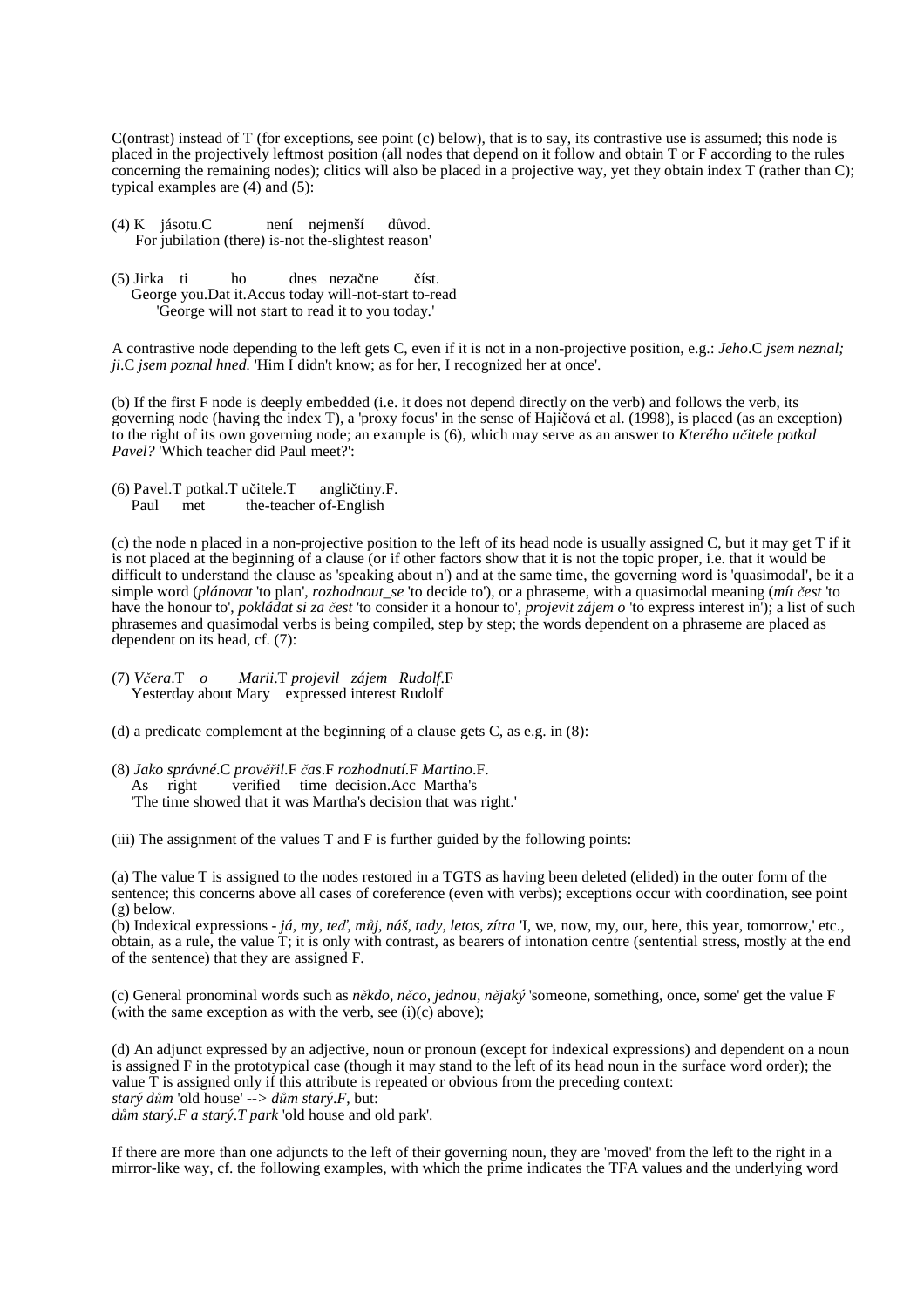order:

| (9) Koupila hezký malý obrázek.       |  |  |
|---------------------------------------|--|--|
| she-bought nice small picture         |  |  |
| (9') Koupila obrázek.F malý.F hezký.F |  |  |

(10) Prozradíte další elitní jména. You-will-disclose further distinguished names (10') Prozradíte.F elitní.T jména.T další.F

Note that in (10') *jména*.T stands to the right of the verb, as a proxy focus, see point (ii)(b) above.

(e) The value T is assigned to the weak forms of pronouns (*t*ě*, ti, ho, mu, mi,* mostly also *m*ě 'of you, to you, him, to him, to me')*;* the same holds for *mn*ě*, ji, jí, jim, jej, nás*, etc. 'to me, her, to her, to me, him, us' unless sentential stress is placed on them, and for other clitics.

(f) The strong forms of pronouns (*tebe* 'you.Accus'*, jemu*.Dat 'him'*,* etc.) obtain the value F if they (or their prepositions, as the case may be) carry sentential stress when the sentence is pronounced (falling, i.e., the intonation centre, not only an optional rising, contrastive, stress - this would be assigned  $C$ ); pronouns following a preposition have always strong forms, so that the form is not decisive in these cases for the assignment of the TFA value and they can get the value  $\overline{T}$  or C, as e.g. in (11), with capitals denoting the intonation centre:

- (11)(a) Pro něj.C to přinesu ZÍTRA. for him it  $\overline{1}$  1l-bring tomorrow. 'For him I'll bring it TOMORROW.'
	- (b) Zítra to přinesu PRO něj.F. tomorrow it I´ll-bring for him 'Tomorrow I´ll bring it for HIM.'
	- (c) Zítra to pro něj.T PŘINESU. tomorrow it for him I´ll-bring 'Tomorrow I´ll-BRING it for him'.
	- (d) ZÍTRA to pro něj.T přinesu. tomorrow it for him I´ll-bring 'TOMORROW I´ll-bring it for him.'

(g) As mentioned above, the symbols treated as heads of coordination structures (i.e. the conjunctions) have neither T nor F; typically the coordinated nodes with T precede the conjunction and those with F follow it; only in a case of restored deletion it can happen that the left part of the pair has F while the right one has T, e.g. č*ervené*-F [*víno*-F] a *víno*-T *bílé*-F 'red [wine] and white wine', where the first occurrence of the noun is elided; this, however, has F, while the second, undeleted, occurrence has T; in such a case, both the nodes (with F and T) are placed to the right of the conjunction, F preceding T.

(h) The inserted node is always (with the exception just stated in (g)) placed to the left of its governing node and it has index T.

- (i) As regards complex sentences, the following rules hold:
- $(i1)$  in a coordinated (compound) sentence, each coordinated clause has a TFA of its own, cf.  $(12)$ :
- $(12)(a)$  Tom.T přinesl.F knihy.F a pak.T [on.T] odnesl.F noviny.F Tom brought books and then [he] took-away newspapers
	- (b) Knihy.C [on.T] odnesl.F  $\alpha$  noviny.C [on.T] přinesl.F. books [he] took-away and newspapers [he] brought

 $(i2)$  as a rule, the head verb in a direct speech clause gets F, and the verb in the introductory clause gets either F or T, in accordance with the context; this holds true also in cases in which the introductory clause follows the direct speech: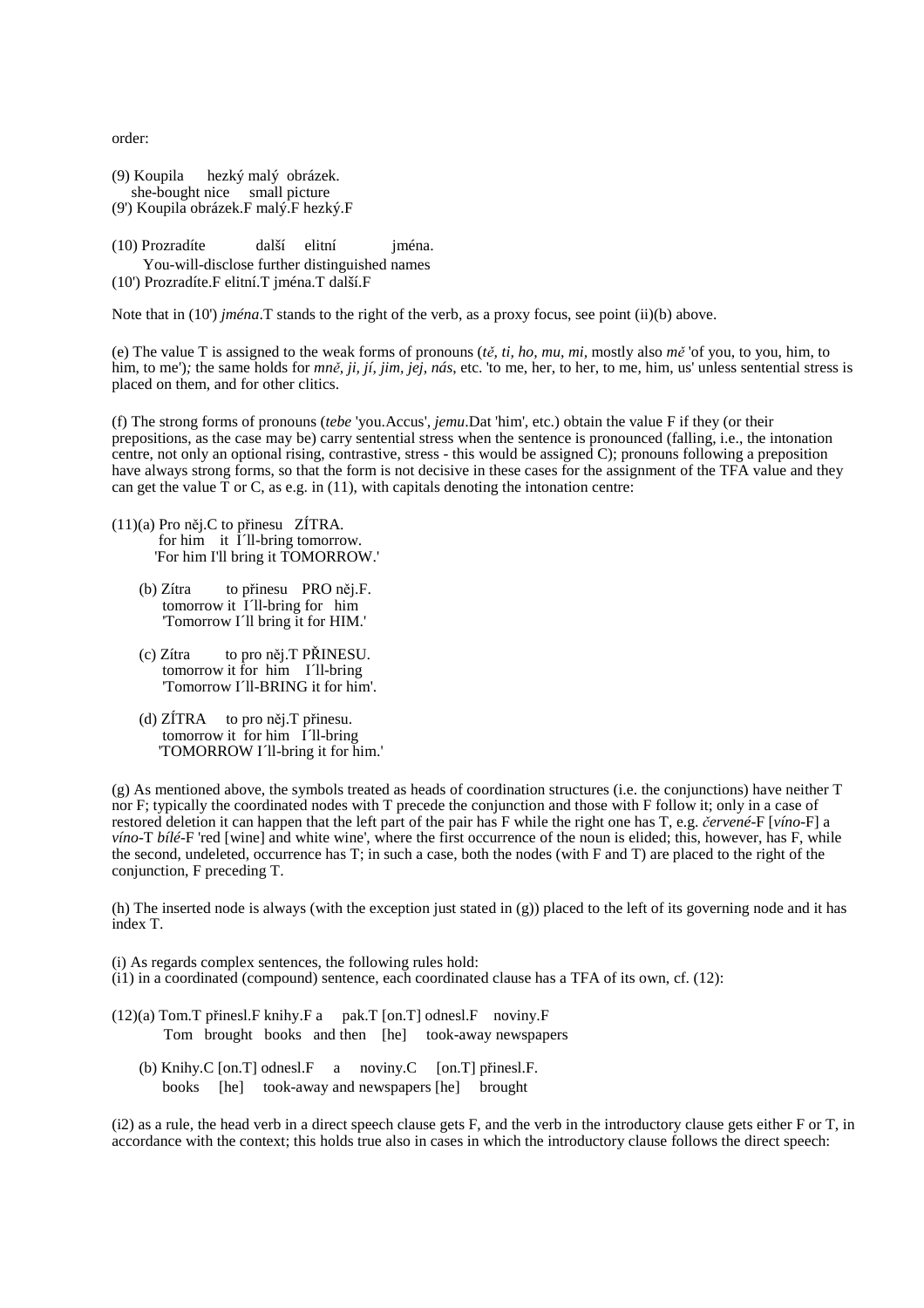$(13)(a)$  Jirka.T řekl.F (or T): "Je.F dobře.F"<br>Jirka said it's fine Jirka said (b) "Je.F dobře.F," řekl.F/T Jirka.F/T it´s fine said Jirka

(i3) In a complex sentence (with subordination), the dependent clause usually preserves its position to the left (with T) or to the right (with F) according to the surface ordering unless its intonation or stress are marked. If the verb of an adverbial clause is placed before the governing verb of the main clause and is in a contrastive position (i.e. it has a rising intonation contour, at least as an optional feature), the dependent verb gets C and remains to the left, as in e.g. in  $(14)$ :

(14) Protože se jim kniha líbila.C, všichni ji dočetli.F because Refl them book pleased all it read-through 'Since they enjoyed the book, all of them read it to the end.'

(i4) If some node in a relative clause obtains C, then this node should be placed to the left of the relative word introducing the relative clause.

(j) Among adverbial adjuncts ('free modifications'), MANN and MOD (Manner and Mode) have as a rule F (even if they are placed to the left of their heads on the surface, as the so-called adverbial attribute: *rychle* ř*ekl* lit. 'quickly hesaid'*; snad* ř*ekl* 'perhaps he-said'*; dob*ř*e* ř*ekl...* lit. 'well he-said'); ATT (Attitude) has usually T (*Našt*ě*stí p*ř*išli*  'Fortunately they arrived').

(k) The position of a focus sensitive particle, including Neg, and the value of its TFA attribute are decided as follows:

(k1) if its governing node has the value F, then the particle is assigned F and depends on its head from the left, cf. *Dnes Jirka nep*ř*išel* 'Today Jirka has not turned up' (with the verb included in the 'focus' of the particle);

(k2) if its head has T, the particle can depend from the left and then it has T (*Dnes Jirka nep*ř*išel proto, že je nemocen*  'Today Jirka has not turned up because he is ill'), or from the right (with F), when the head is outside the focus of the particle (...*nep*ř*išel s omluvou, ale s vysv*ě*tlením* '...he has not turned up with an excuse, but with an explanation'), or when, as the case may be, there is nothing else than the rhematizer in F.

(l) If in a verb complex an auxiliary verb (including the modal verbs proper) belongs evidently to the focus, the lexical verb is placed in the focus part and is assigned F, even if its lexical value is contextually bound; thus, (15) gets the representation sketched in (15'):

(15) Uděláno to už MÁ. Done it already he-has 'He HAS already done it'

(15') (on.t) (to.T) (už.T) (udělat.Perf.F)

## **5. Conclusions and prospects**

Almost 100 000 sentences from the Czech National Corpus have obtained their 'analytical' annotations, and we expect to get about 5000 sentences annotated by their TRs before the end of the year 2001.

Neither the automatic nor the manual part of the tagging can achieve a complete shape of tectogrammatical representations. A number of questions concerning different types of grammatical information requires further examination. In some cases, this concerns issues needing more refined classification and, therefore, further empirical research; thus, e.g., the disambiguation of the functions of prepositions and conjunctions can only be completed after lists of nouns and verbs with specific syntactic properties are established. However, the annotated corpus will offer a suitable starting point for monographic analysis of the problem concerned. In other cases technical adjustments are needed for problems a more complete solution of which is known, but has not been applied at this stage owing to their exacting nature. An overview of both kinds of these open questions is being prepared for publication.

We do hope that even though achieved in this preliminary way, the syntactic (as well as the morphemic) annotations of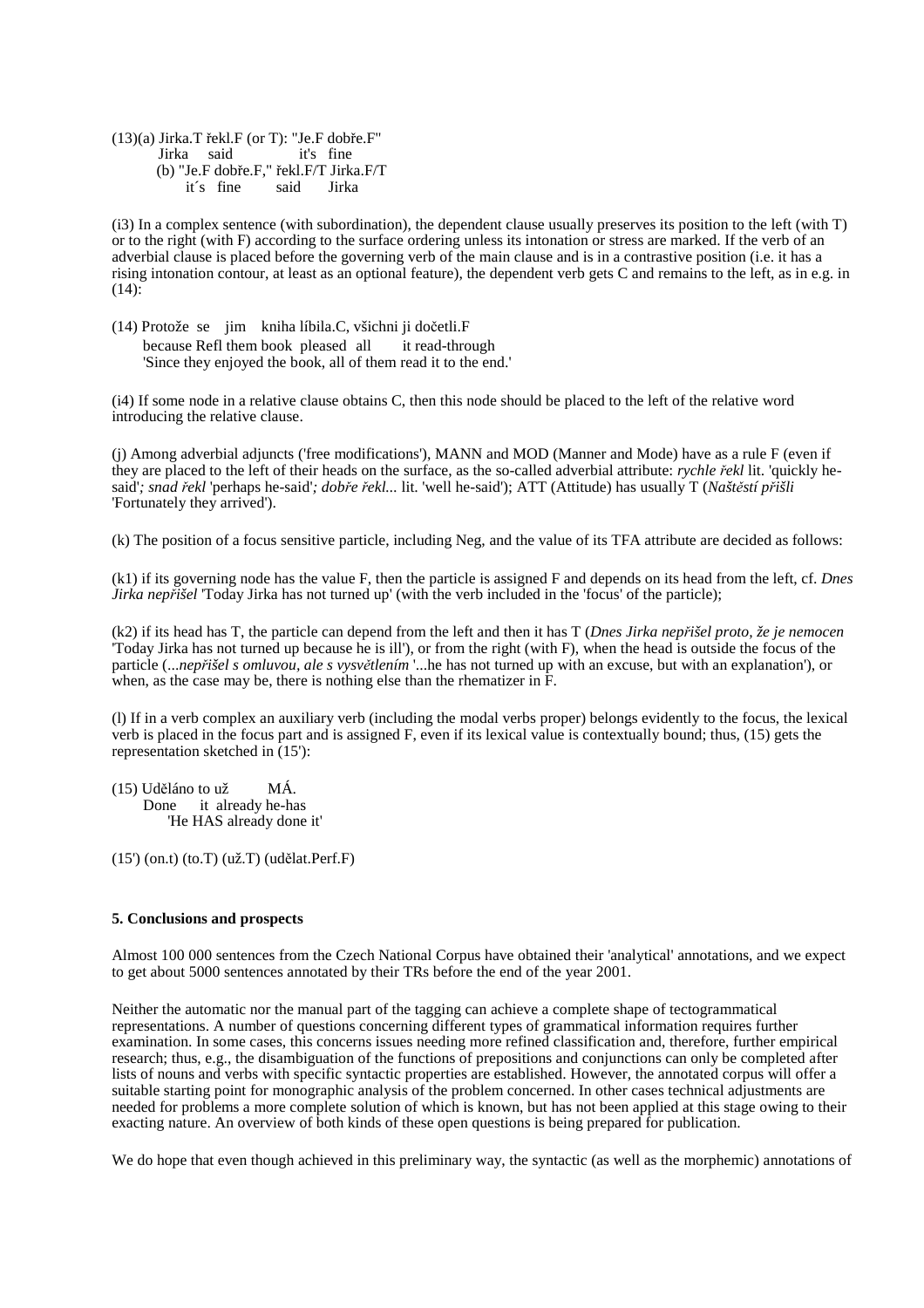parts of the Czech National Corpus will be useful in that the present form of the Prague Dependency Treebank makes it possible for interested researchers to collect large sets of data relevant for their research in a much more easy and rapid way than was possible using manual excerption. Any monographic research oriented at an issue from grammar, style or present-day development of Czech can then bring proposals how to amend the classification of the given set of data and how to bring the annotation procedure to a higher level, perhaps also to raise the degree of its automation. Whenever possible, also statistical methods will be used; specific combined procedures are being tested, based on statistical and structural approaches.

A theoretically substantiated labelling of the underlying representations can be gained in this way, distinguishing between different kinds of objects and adverbials, between meanings of function morphemes, topic and focus, and so on. The result will be much more complex than that of a parser or tagger of the usual kinds: not only the grammatical well-formedness and some kind of surface structure will be checked, but disambiguated representations of sentences will be achieved, which would constitute an appropriate input for a procedure of semantic(-pragmatic) interpretation. Although these representations will be underspecified in the points in which the sentence structure is not fully specific (i.e. in cases of indistinctness, with "systematic ambiguity", scopes of quantifiers, and so on), they may constitute a large set of sentence analyses that would document the degree of adequateness of the underlying linguistic framework, in our case, the Functional Generative Description, or of its future modifications.

## **References**

Bémová A et al 1997 *Anotace na analytické rovin*ě*: Návod pro anotátory* [Annotations on the analytical level: Instructions for the annotators.] Technical report UFAL TR-1997-03. Prague, Charles University. English translation: Technical report UFAL/CKL TR-2001-09.

Hajič J 1998 Building a syntactically annotated corpus: The Prague Dependency Treebank. In Hajičová E. (ed), *Issues of Valency and Meaning. Studies in Honour of Jarmila Panevová*. Prague Karolinum, pp 106-132.

Hajič J and B Hladká 1997 Probabilistic and rule-based tagger of an inflective language – a comparison. In *Proceedings of the Fifth Conference on Applied Natural Language Processing,* Washington, D.C. pp 111-118.

Hajičová E 1984 Presupposition and allegation revisited. *Journal of Pragmatics* 8:155-167; amplified in: Sgall (1984), 99-122.

Hajičová E 1993 *Issues of sentence structure and discourse patterns.* Prague, Charles University.

Hajičová E 1998 Prague Dependency Treebank: From analytic to tectogrammatical annotations. In P. Sojka et al. (eds.) *Text, speech, dialogue. Proceedings of the Conference TSD* 98. Brno, Masaryk University, pp 45-50.

Hajičová E, Panevová J and P Sgall 2001 *A manual for tectogrammatical tagging of the Prague Dependency Treebank.* Technical report UFAL/CKL TR-2001-10.

Hajičová E, Partee B H and P Sgall 1998

*Topic-Focus Articulation, Tripartite Structures, and Semantic Content*. Dordrecht, Kluwer.

Panevová J 1974 On verbal frames in Functional Generative Description. *Prague Bulletin of Mathematical Linguistics*  22:3-40, 23(1975):17-52; a revised version in *Prague Studies in Mathematical Linguistics* 6, 1978, pp 227-254.

Panevová J 1998 Ještě k teorii valence [Valency theory revisited]. *Slovo a Slovesnost* 59:1- 14.

Petkevič V 1995 A new formal specification of underlying structures. *Theoretical Linguistics*  21:7-61.

Sgall P 1967 Functional sentence perspective in a generative description. *Prague Studies in Mathematical Linguistics*, 2, pp. 203-225.